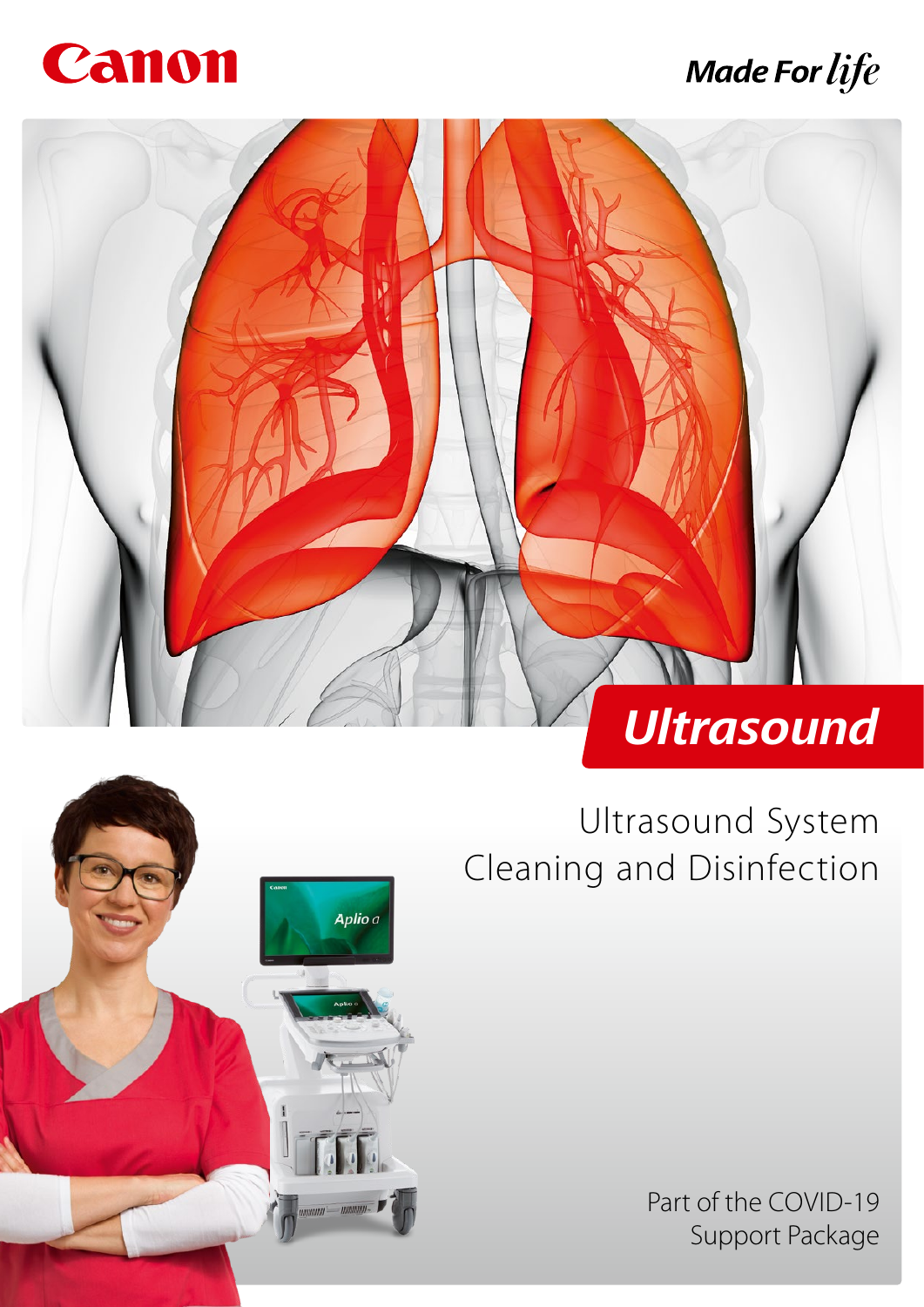

# Ultrasound System Cleaning And Disinfection

For COVID-19

**CANON MEDICAL SYSTEMS CORPORATION** 

USG2020U-005

**Made For life**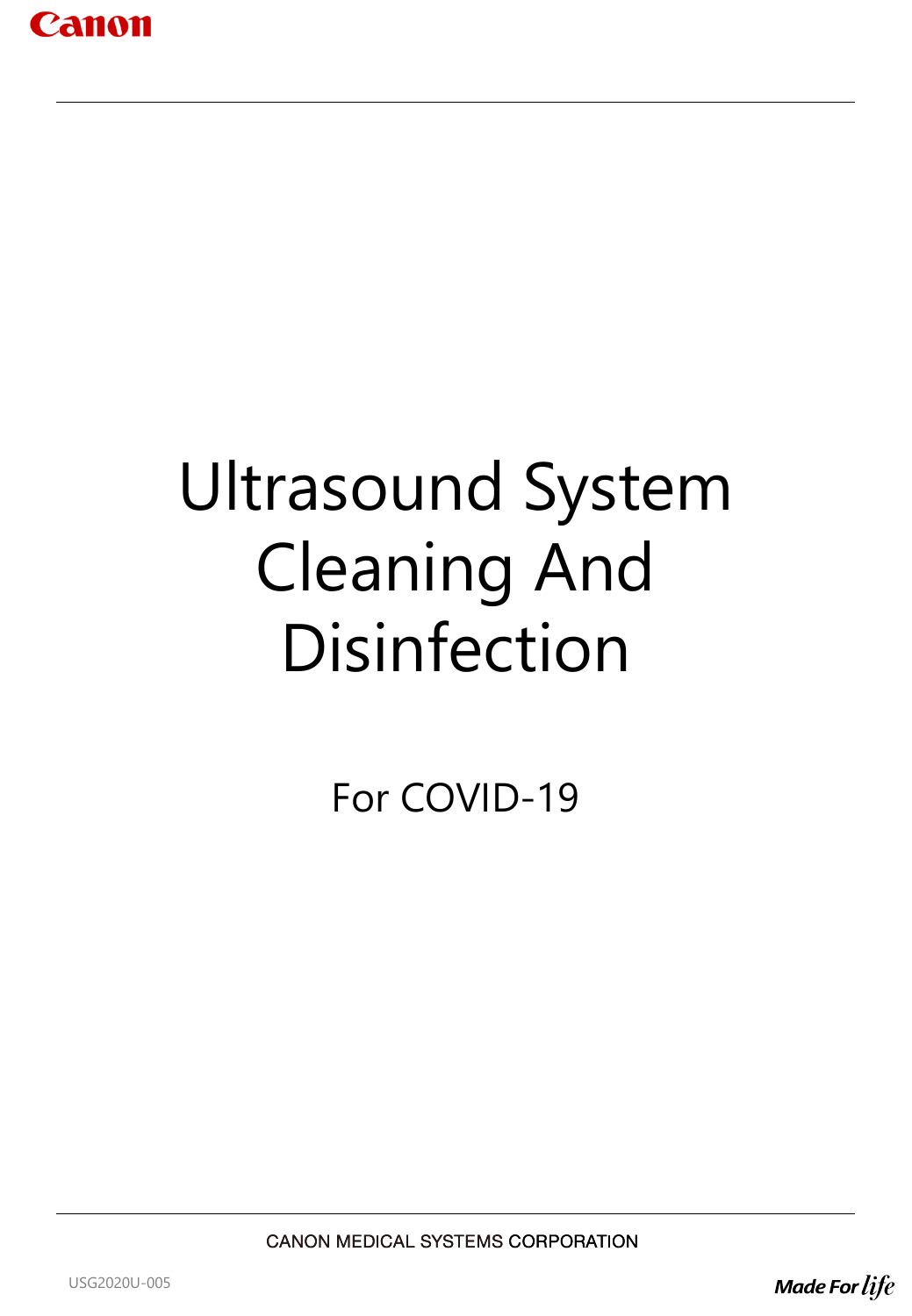## Background of this document

This manual is provided as an emergency process in response to the outbreak of coronavirus disease 2019 (COVID-19).

The contents differ slightly from the existing manuals included with the Ultrasound system as this process is provided specifically for the current outbreak to simplify and clarify the process on site and prevent virus transmission.

Please refer to the websites below for more information.

World Health Organization (WHO)

• [Infection prevention and control during health care when novel](https://www.who.int/publications-detail/infection-prevention-and-control-during-health-care-when-novel-coronavirus-(ncov)-infection-is-suspected-20200125)  coronavirus (nCoV) infection is suspected

Centre for Disease Control (CDC) USA

- **Interim Guidance for Healthcare Facilities: Preparing for Community** Transmission of COVID-19 in the United States
- [Implement Environmental Infection Control](https://www.cdc.gov/coronavirus/2019-ncov/infection-control/control-recommendations.html?CDC_AA_refVal=https://www.cdc.gov/coronavirus/2019-ncov/hcp/infection-control.html#infection_control)

Environmental Protection Agency (EPA) USA

[List N: Disinfectants for Use Against SARS-CoV-2](https://www.epa.gov/pesticide-registration/list-n-disinfectants-use-against-sars-cov-2)

National Institute of Infectious Diseases, Japan

[Infection control for COVID-19](https://www.niid.go.jp/niid/images/epi/corona/2019nCoV-01-200319.pdf)

Canon cleaning, disinfection, and sterilization Manuals

- [Ultrasound System](https://www.medical.canon/manuals) (Select Model Name for system manual)
- [Ultrasound transducers and transducer accessories](https://global.medical.canon/products/ultrasound/more_information/guideforcleaning)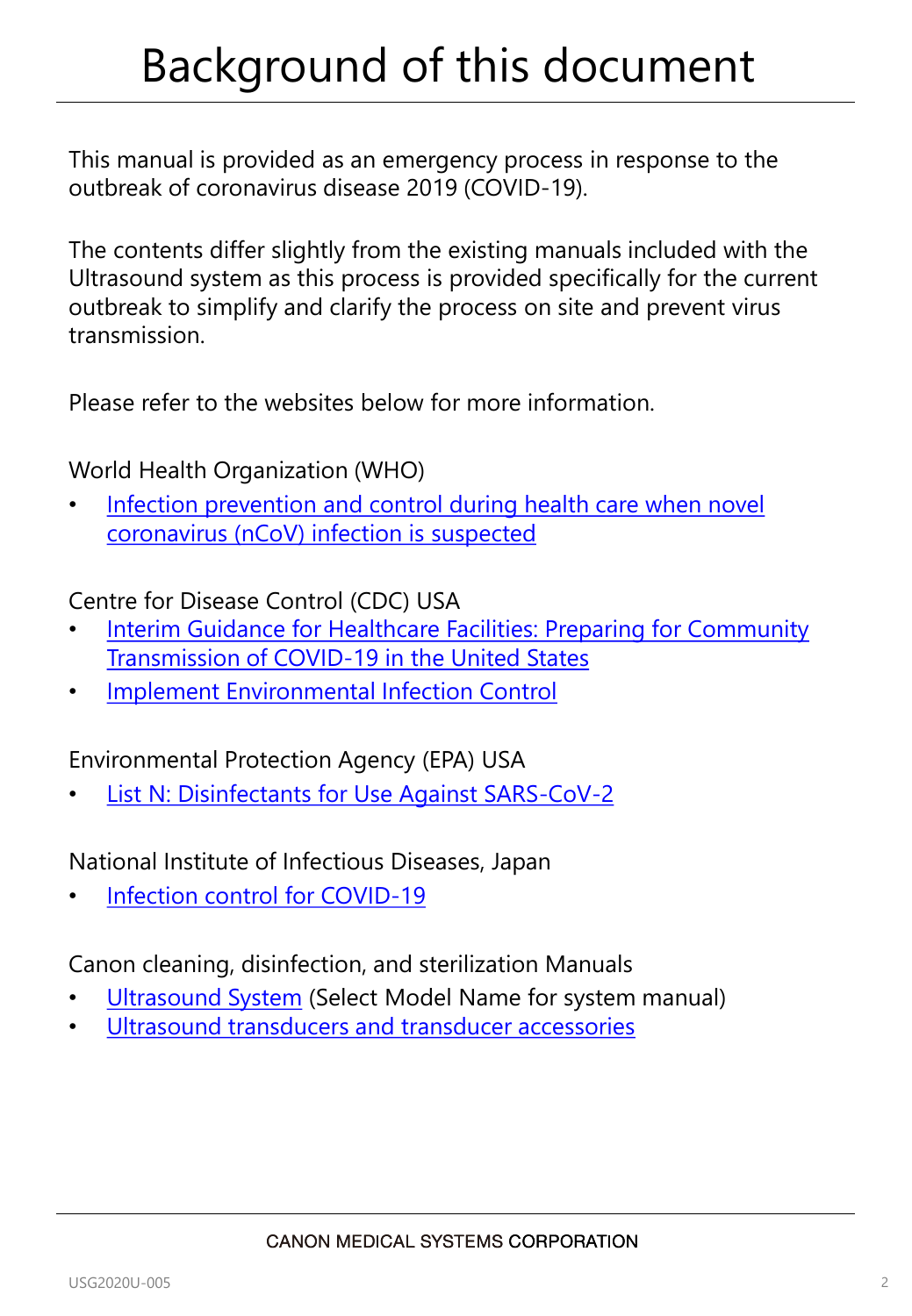### Work flow



- Note1: Sodium hypochlorite is low level disinfection. Use high-level disinfection for equipment that comes into contact with mucous membranes.
- Note2: Ethanol (76.9 to 81.4 vol % at 15°C) or Isopropyl alcohol (70 vol %) can be used in place of sodium hypochlorite.
- Note3: Refer to the manual for details.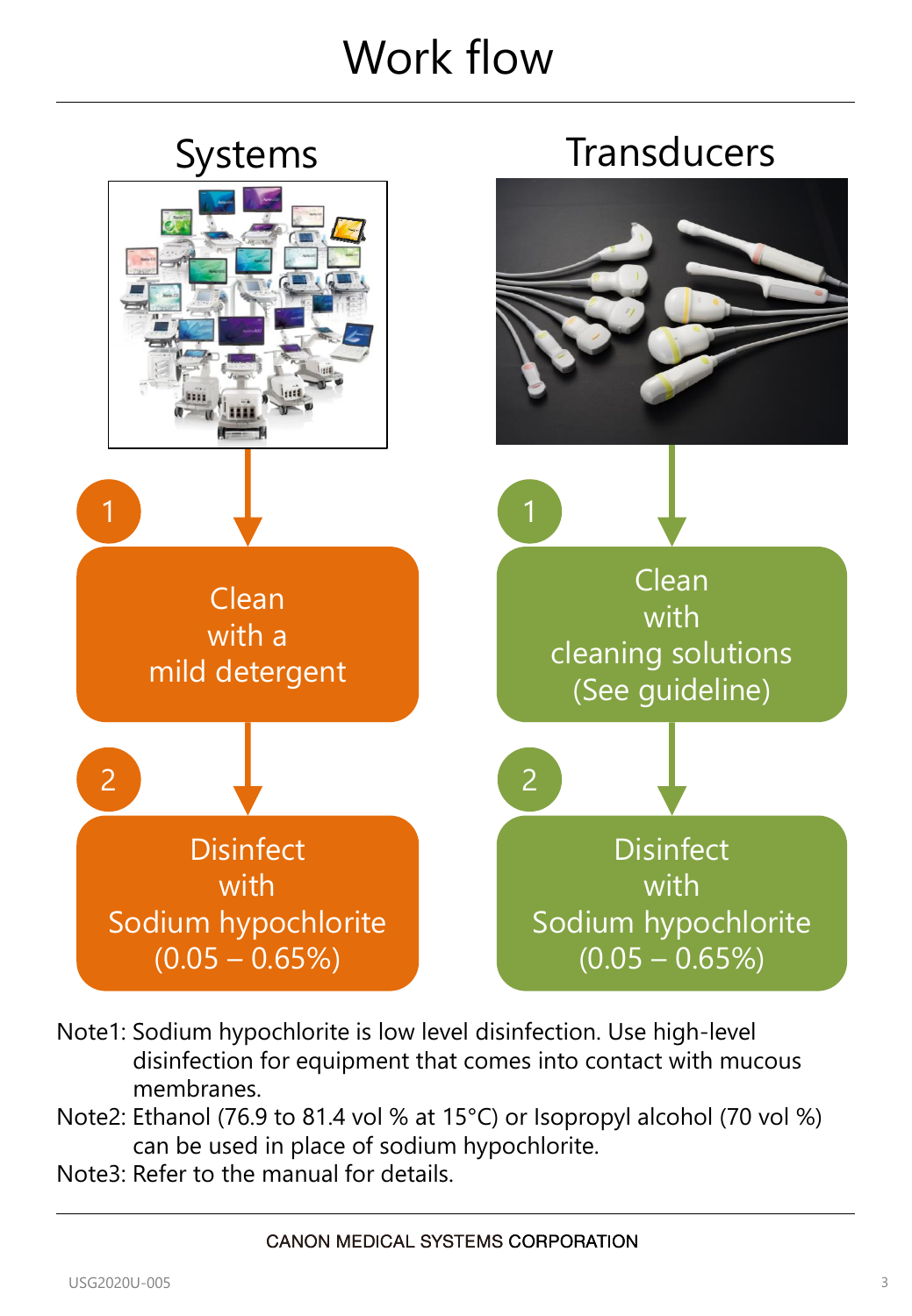## System Maintenance

#### 1 **Cleaning**

- ① Turn the system power OFF and disconnect the power cable plug from the power outlet.
- ② Wear single use Personal Protection Equipment (PPE) such as a Face Mask, Eye Protection, Apron and Gloves according to local guidelines. Dispose of PPE as instructed by local infection control directives.
- ③ Wipe the system using a soft cloth moistened with mild detergent.
- ④ Clean around the switches or keys on the main panel using cotton buds.
- ⑤ Wipe the transducer connector with a soft, dry cloth. For stubborn stains, use a soft cloth moistened with water.



Disinfection should be in compliance with the instructions of the infection control department

- ①Wear single use PPE such as a Face Mask, Eye Protection, Apron and Sterile Gloves according to local guidelines. Dispose of PPE as instructed by local infection control directives.
- ②Ensure that cleaning has been undertaken and the system is dry before performing disinfection.
- ③Moisten a piece of soft cloth with Sodium hypochlorite (0.05 0.65%), squeeze it lightly, and wipe the surface of the unit. Be extremely careful not to allow the solution to enter the unit. Ethanol(76.9 to 81.4 vol% at 15°C) or Isopropyl alcohol(70 vol%) can be used in place of sodium hypochlorite.
- ④After chemical disinfection, allow the surface of the system to dry fully. Do not heat the unit to dry it.
- ⑤Confirm that the disinfected parts are not damaged or deformed.
- ⑥After disinfecting the system, ventilate the room fully before turning ON the system.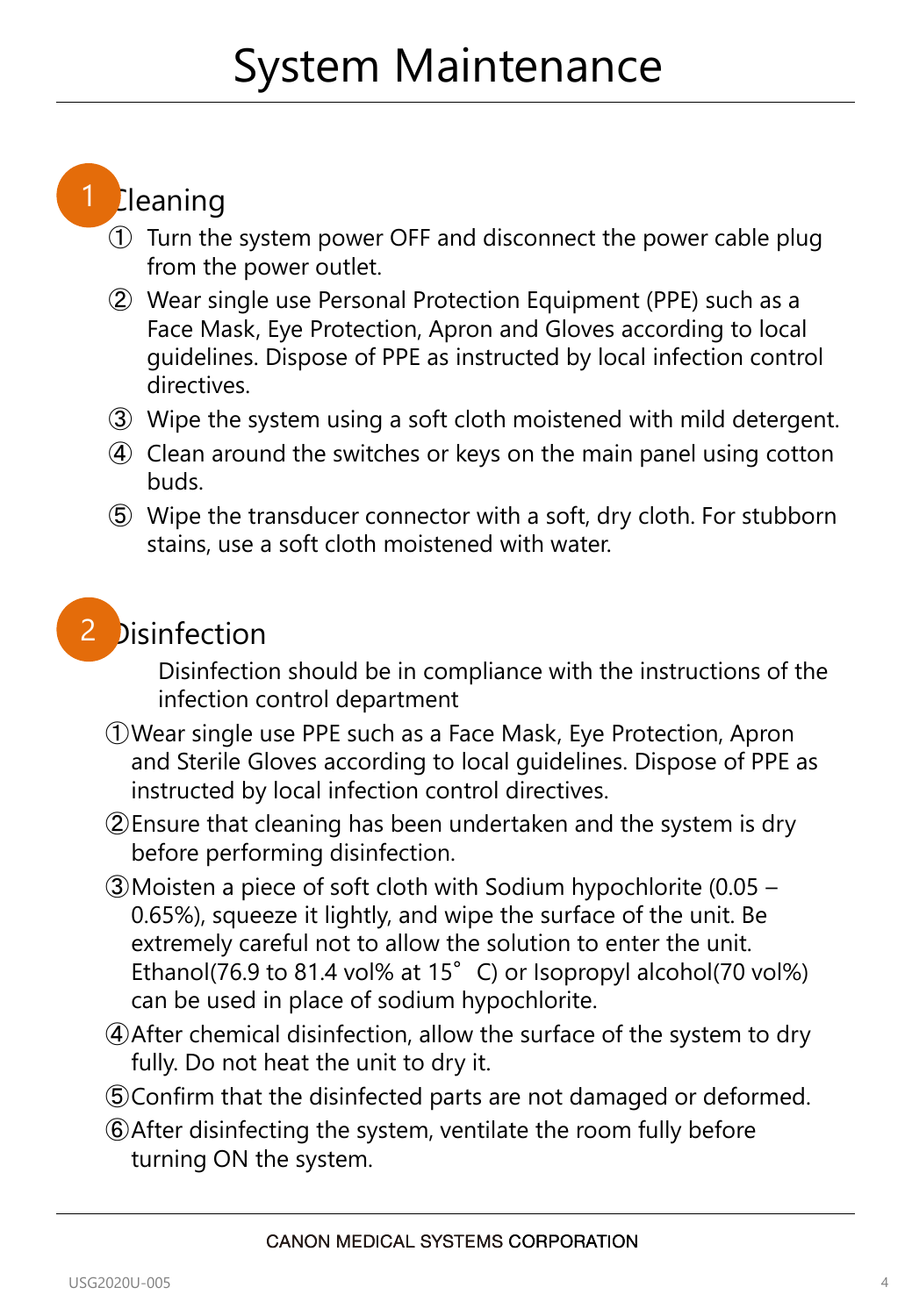#### 1 **Cleaning**

Required : Personal Protection Equipment (PPE) such as a Face Mask, Eye Protection, Apron and Gloves, cleaning solution or cleaning wipes, purified water, clean soft cloth or gauze, nonabrasive single-use sponge

- ①Wear single use PPE according to local guidelines. Dispose of PPE as instructed by local infection control directives.
- ②Disassemble any accessories utilized (e.g., biopsy adaptor). Please refer to the transducer operation manual for further information
- ③Wash off all organic materials (such as blood or other bodily fluids) from the transducer under purified water. A single-use sponge can be used for washing. Do not use a brush, as it may damage the transducer.
- ④In accordance with the tables and figures in section 3 in the guideline manual, immerse the transducer in a cleaning solution or wipe the transducer using wipes to dissolve or remove any remaining organic materials. Use a single-use sponge if necessary. If dried organic materials are still present on the transducer, immerse it in the cleaning solution for a prolonged period.
- ⑤Remove all residual organic materials and cleaning solution from the transducer by rinsing it under purified water. Confirm that all organic materials and cleaning solution have been completely removed. Do not reuse the purified water.
- ⑥Dry the surface of the transducer using clean soft cloth or gauze. Do not use heat to dry the transducer.
- ⑦Handle the cleaning solution or wipes as described in the documentation provided by the relevant manufacturer. To maintain the effectiveness of the cleaning solution or wipes, ensure that the concentration, temperature, and other conditions specified in the documentation provided by the manufacturer are met. To confirm the effectiveness of the cleaning solution or wipes, use the criteria (such as effective period, number of times of use, discoloration, and results of using the effectiveness test kit) described in the documentation provided by the manufacturer.
- ⑧Confirm that the transducer shows no signs of damage, deformation, or peeling.